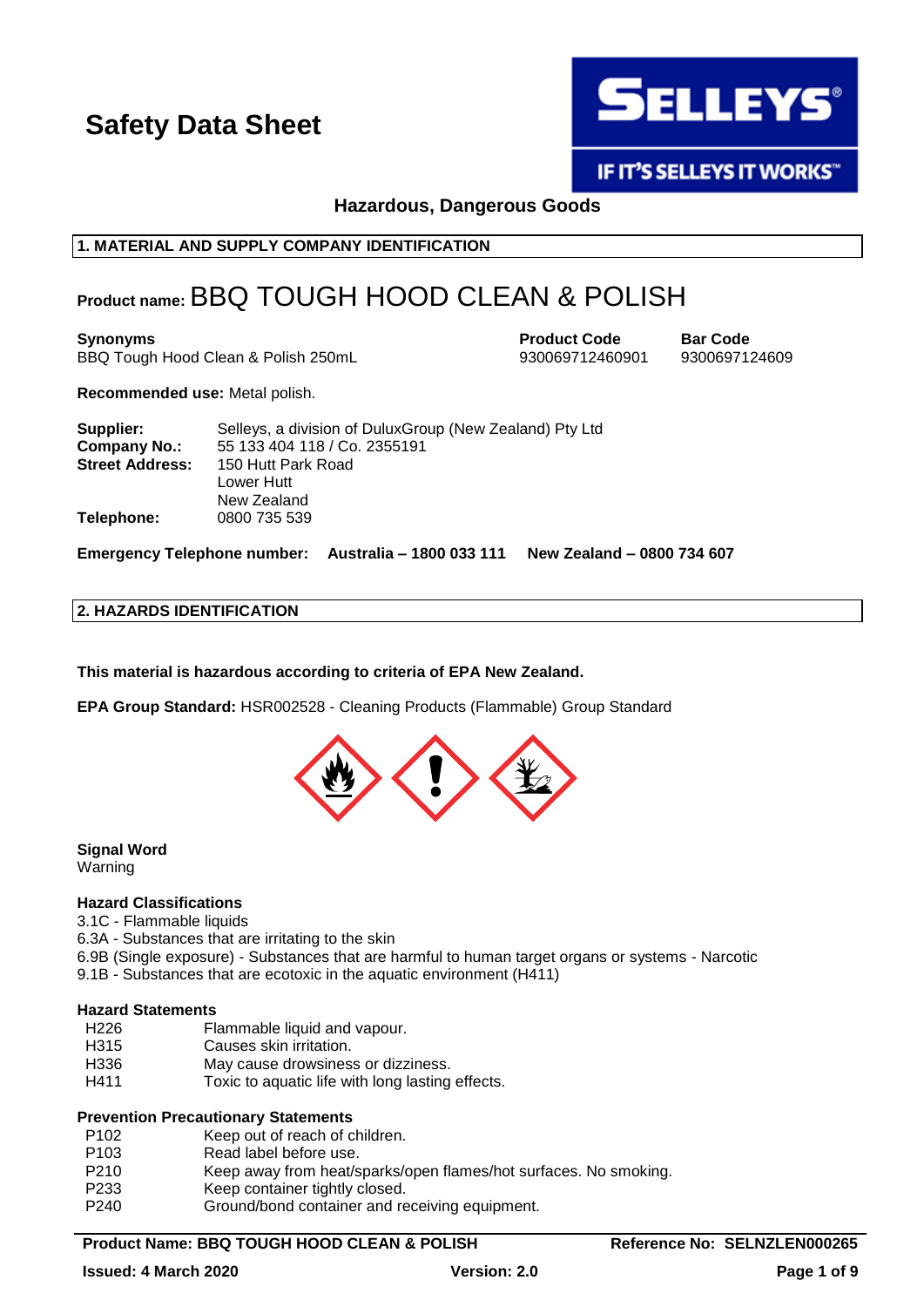

### IF IT'S SELLEYS IT WORKS"

- P241 Use explosion-proof electrical, ventilating, lighting and all other equipment.
- P242 Use only non-sparking tools.
- P243 Take precautionary measures against static discharge.
- P261 Avoid breathing dust, fume, gas, mist, vapours or spray..
- P264 Wash hands, face and all exposed skin thoroughly after handling.
- P271 Use only outdoors or in a well-ventilated area.
- P273 Avoid release to the environment.
- P280 Wear protective clothing, gloves, eye/face protection and suitable respirator.

#### **Response Precautionary Statements**

| P <sub>101</sub> | If medical advice is needed, have product container or label at hand.                                         |
|------------------|---------------------------------------------------------------------------------------------------------------|
| P303+P361+P353   | IF ON SKIN (or hair): Remove/Take off immediately all contaminated clothing. Rinse<br>skin with water/shower. |
| P304+P340        | IF INHALED: Remove victim to fresh air and keep at rest in a position comfortable<br>for breathing.           |
| P312             | Call a POISON CENTRE or doctor/physician if you feel unwell.                                                  |
| P332+P313        | If skin irritation occurs: Get medical advice/attention.                                                      |
| P362<br>P391     | Take off contaminated clothing and wash before reuse.<br>Collect spillage.                                    |

#### **Storage Precautionary Statements**

| P403+P233 | Store in a well-ventilated place. Keep container tightly closed. |
|-----------|------------------------------------------------------------------|
| P403+P235 | Store in a well-ventilated place. Keep cool.                     |
| P405      | Store locked up.                                                 |

#### **Disposal Precautionary Statement**

P501 Dispose of contents/container in accordance with local, regional, national and international regulations.

#### **DANGEROUS GOOD CLASSIFICATION**

Classified as Dangerous Goods by the criteria of the "Australian Code for the Transport of Dangerous Goods by Road & Rail" and the "New Zealand NZS5433: Transport of Dangerous Goods on Land".

#### **Dangerous Goods Class:** 3

| 3. COMPOSITION INFORMATION                                                                                                        |                        |                                                       |
|-----------------------------------------------------------------------------------------------------------------------------------|------------------------|-------------------------------------------------------|
| <b>CHEMICAL ENTITY</b>                                                                                                            | CAS NO                 | <b>PROPORTION</b>                                     |
| Naphtha, petroleum, hydrodesulfurized heavy<br>Morpholine<br>Ingredients determined to be non-hazardous or below reporting limits | 64742-82-1<br>110-91-8 | $10 - 30 \%$ (w/w)<br>$<$ 1 % (w/w)<br><b>Balance</b> |
|                                                                                                                                   |                        | 100%                                                  |

#### **4. FIRST AID MEASURES**

If poisoning occurs, contact a doctor or Poisons Information Centre (Phone Australia 131 126, New Zealand 0800 764 766).

**Inhalation:** Remove victim from exposure - avoid becoming a casualty. Remove contaminated clothing and loosen remaining clothing. Allow patient to assume most comfortable position and keep warm. Keep at rest until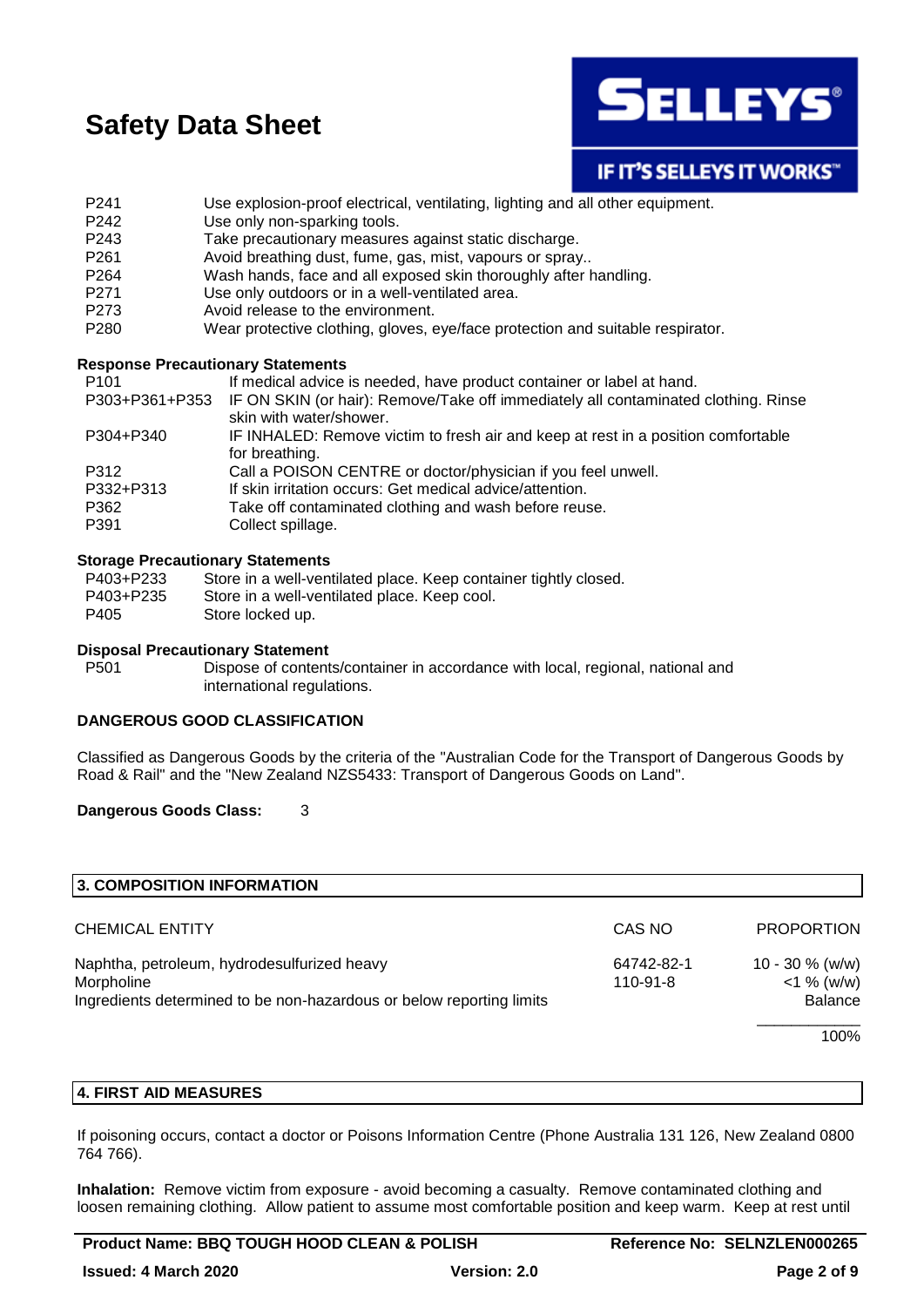

**IF IT'S SELLEYS IT WORKS"** 

fully recovered. Seek medical advice if effects persist.

**Skin Contact:** If skin or hair contact occurs, immediately remove contaminated clothing and flush skin and hair with running water. Continue flushing with water until advised to stop by the Poisons Information Centre or a Doctor; or for 15 minutes and transport to Doctor or Hospital. For gross contamination, immediately drench with water and remove clothing. Continue to flush skin and hair with plenty of water (and soap if material is insoluble). For skin burns, cover with a clean, dry dressing until medical help is available. If blistering occurs, do NOT break blisters. If swelling, redness, blistering, or irritation occurs seek medical assistance.

**Eye contact:** If in eyes wash out immediately with water. In all cases of eye contamination it is a sensible precaution to seek medical advice.

**Ingestion:** Rinse mouth with water. If swallowed, do NOT induce vomiting. Give a glass of water to drink. Never give anything by the mouth to an unconscious patient. If vomiting occurs give further water. Seek medical advice.

**PPE for First Aiders:** Wear safety shoes, overalls, gloves, safety glasses, respirator. Use with adequate ventilation. If inhalation risk exists wear organic vapour/particulate respirator meeting the requirements of AS/NZS 1715 and AS/NZS 1716. Available information suggests that gloves made from nitrile rubber should be suitable for intermittent contact. However, due to variations in glove construction and local conditions, the user should make a final assessment. Always wash hands before smoking, eating, drinking or using the toilet. Wash contaminated clothing and other protective equipment before storing or re-using.

**Notes to physician:** Treat symptomatically.

#### **5. FIRE FIGHTING MEASURES**

#### **Hazchem Code:** •3Y

**Suitable extinguishing media:** If material is involved in a fire use alcohol resistant foam or dry agent (carbon dioxide, dry chemical powder).

**Specific hazards:** Flammable liquid and vapour. May form flammable vapour mixtures with air. Flameproof equipment necessary in area where this chemical is being used. Nearby equipment must be earthed. Electrical requirements for work area should be assessed according to AS3000. Vapour may travel a considerable distance to source of ignition and flash back. Avoid all ignition sources. All potential sources of ignition (open flames, pilot lights, furnaces, spark producing switches and electrical equipment etc) must be eliminated both in and near the work area. Do NOT smoke.

**Fire fighting further advice:** Heating can cause expansion or decomposition leading to violent rupture of containers. If safe to do so, remove containers from path of fire. Keep containers cool with water spray. On burning or decomposing may emit toxic fumes. Fire fighters to wear self-contained breathing apparatus and suitable protective clothing if risk of exposure to vapour or products of combustion or decomposition.

#### **6. ACCIDENTAL RELEASE MEASURES**

#### **SMALL SPILLS**

Wear protective equipment to prevent skin and eye contamination. Avoid inhalation of vapours or dust. Wipe up with absorbent (clean rag or paper towels). Collect and seal in properly labelled containers or drums for disposal.

#### **LARGE SPILLS**

If safe to do so, shut off all possible sources of ignition. Clear area of all unprotected personnel. Slippery when spilt. Avoid accidents, clean up immediately. Wear protective equipment to prevent skin and eye contamination and the inhalation of vapours. Work up wind or increase ventilation. Contain - prevent run off into drains and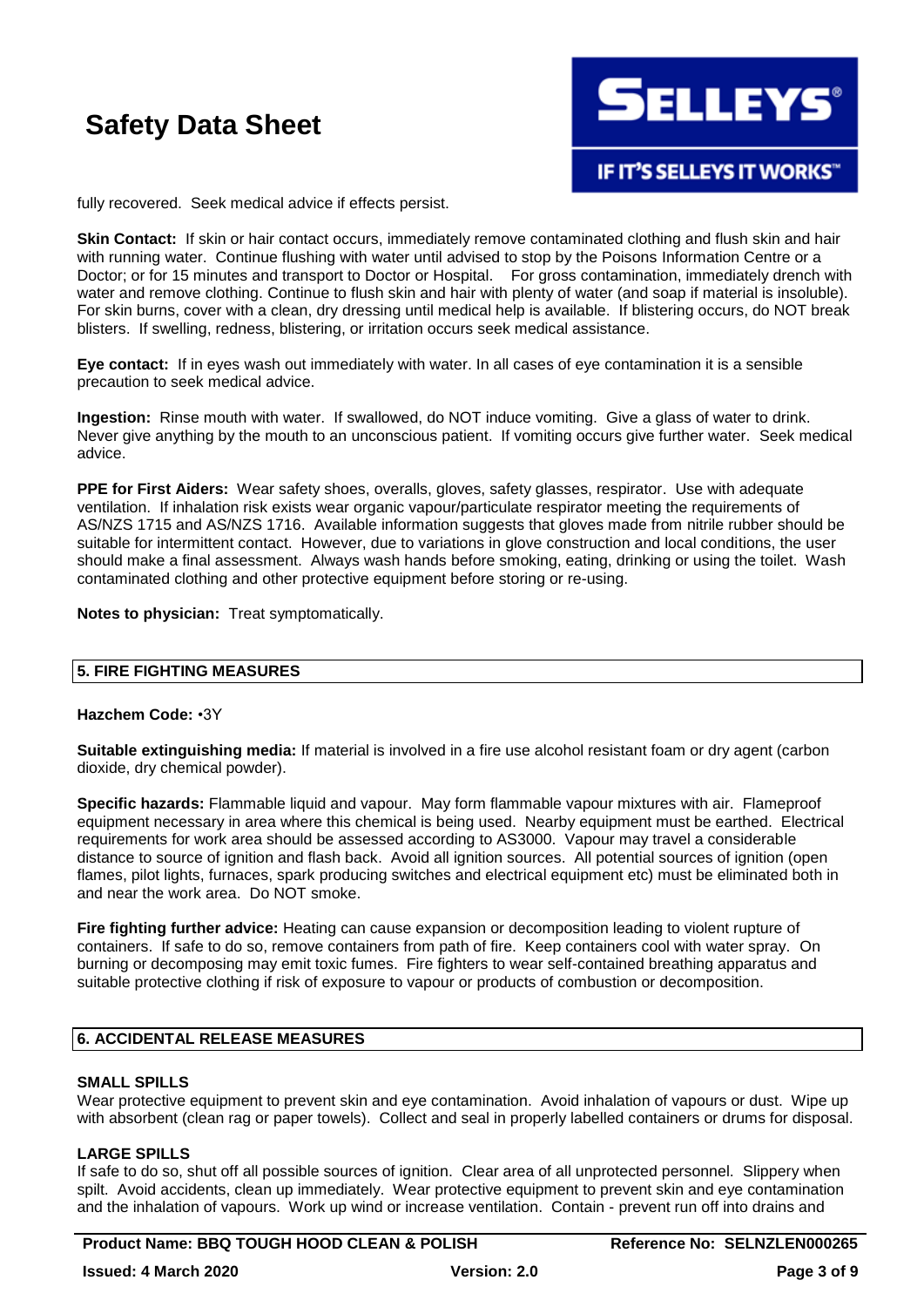

### **IF IT'S SELLEYS IT WORKS"**

waterways. Use absorbent (soil, sand or other inert material). Use a spark-free shovel. Collect and seal in properly labelled containers or drums for disposal. If contamination of crops, sewers or waterways has occurred advise local emergency services.

#### **Dangerous Goods - Initial Emergency Response Guide No:** 14

#### **7. HANDLING AND STORAGE**

**Handling:** Avoid eye contact and skin contact. Avoid inhalation of vapour, mist or aerosols.

**Storage:** Store in a cool, dry, well-ventilated place and out of direct sunlight. Store away from foodstuffs. Store away from incompatible materials described in Section 10. Store away from sources of heat and/or ignition. Store locked up. Keep container standing upright. Keep containers closed when not in use - check regularly for leaks.

This material is classified as a Class 3 Flammable Liquid as per the criteria of the "New Zealand NZS5433: Transport of Dangerous Goods on Land" and/or the "Australian Code for the Transport of Dangerous Goods by Road & Rail" and must be stored in accordance with the relevant regulations.

#### **8. EXPOSURE CONTROLS / PERSONAL PROTECTION**

#### **National occupational exposure limits:**

|            | TWA |       | STEL |       | <b>NOTICES</b> |
|------------|-----|-------|------|-------|----------------|
|            | ppm | mg/m3 | ppm  | mg/m3 |                |
| Morpholine | 20  | 71    |      |       | (skin)         |

As published by WorkSafe New Zealand.

WES-TWA (Workplace Exposure Standard - Time-weighted average). The average airborne concentration of a substance calculated over an eight-hour working day.

WES-Ceiling (Workplace Exposure Standard - Ceiling). A concentration that should not be exceeded at any time during any part of the working day.

WES-STEL (Workplace Exposure Standard - Short-term exposure limit). The 15-minute time weighted average exposure standard. Applies to any 15-minute period in the working day and is designed to protect the worker against adverse effects of irritation, chronic or irreversible tissue change, or narcosis that may increase the likelihood of accidents. The WES-STEL is not an alternative to the WES-TWA; both the short-term and timeweighted average exposures apply. Exposures at concentrations between the WES-TWA and the WES-STEL should be less than 15 minutes, should occur no more than four times per day, and there should be at least 60 minutes between successive exposures in this range.

(skin) - Skin absorption. Skin absorption–applicable to a substance that is capable of being significantly absorbed into the body through contact with the skin.

These Exposure Standards are guides to be used in the control of occupational health hazards. All atmospheric contamination should be kept too as low a level as is workable. These exposure standards should not be used as fine dividing lines between safe and dangerous concentrations of chemicals. They are not a measure of relative toxicity.

If the directions for use on the product label are followed, exposure of individuals using the product should not exceed the above standard. The standard was created for workers who are routinely, potentially exposed during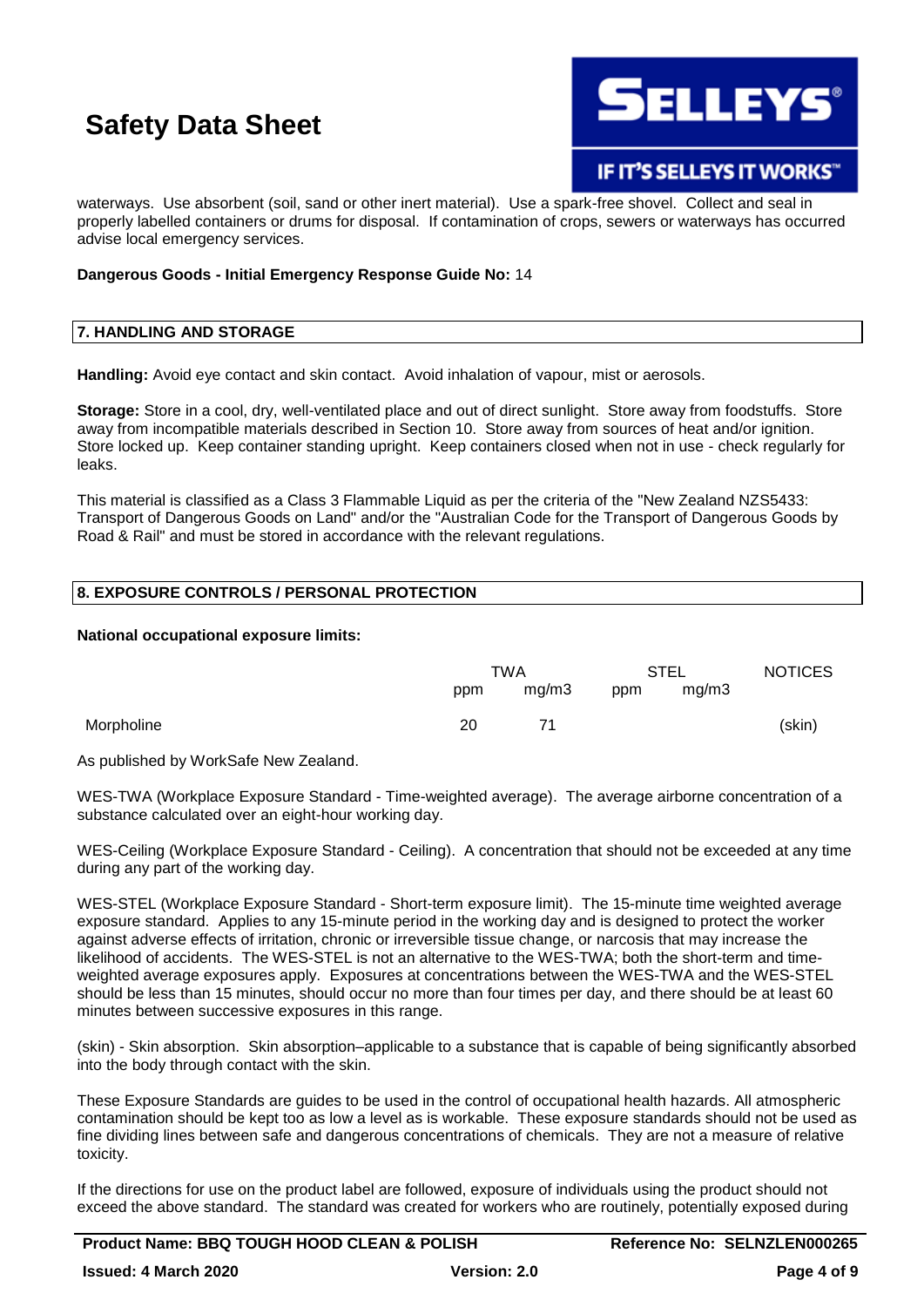

product manufacture.

**Biological Limit Values:** As per the WorkSafe New Zealand the ingredients in this material do not have a Biological Limit Allocated.

**Engineering Measures:** Ensure ventilation is adequate to maintain air concentrations below Exposure Standards. Use only in well ventilated areas. Use with local exhaust ventilation or while wearing appropriate respirator. Vapour heavier than air - prevent concentration in hollows or sumps. Do NOT enter confined spaces where vapour may have collected.

#### **Personal Protection Equipment:** SAFETY SHOES, OVERALLS, GLOVES, SAFETY GLASSES, RESPIRATOR.

Wear safety shoes, overalls, gloves, safety glasses, respirator. Use with adequate ventilation. If inhalation risk exists wear organic vapour/particulate respirator meeting the requirements of AS/NZS 1715 and AS/NZS 1716. Available information suggests that gloves made from nitrile rubber should be suitable for intermittent contact. However, due to variations in glove construction and local conditions, the user should make a final assessment. Always wash hands before smoking, eating, drinking or using the toilet. Wash contaminated clothing and other protective equipment before storing or re-using.

**Hygiene measures:** Keep away from food, drink and animal feeding stuffs. When using do not eat, drink or smoke. Wash hands prior to eating, drinking or smoking. Avoid contact with clothing. Avoid eye contact and skin contact. Avoid inhalation of vapour, mist or aerosols. Ensure that eyewash stations and safety showers are close to the workstation location.

#### **9. PHYSICAL AND CHEMICAL PROPERTIES**

| Form:   | Creamy Liquid |
|---------|---------------|
| Colour: | White         |
| Odour:  | Solvent       |

**Solubility:** Dispersible in water. **Specific Gravity:** 1.03 **Relative Vapour Density (air=1):** >1 **Vapour Pressure (20 °C):** N Av **Flash Point (°C):** >23 **Flammability Limits (%):** N Av **Autoignition Temperature (°C):** N Av **Melting Point/Range (°C):** N Av **Boiling Point/Range (°C):**<br> **pH:** 8 - 9 **pH:** 8 - 9 **Viscosity:**  $>3.500$  mm<sup>2</sup>/sec @ 40 °C **Total VOC (g/Litre):** N Av

(Typical values only - consult specification sheet)  $N Av = Not available, N App = Not applicable$ 

#### **10. STABILITY AND REACTIVITY**

**Chemical stability:** This material is thermally stable when stored and used as directed.

**Conditions to avoid:** Elevated temperatures and sources of ignition.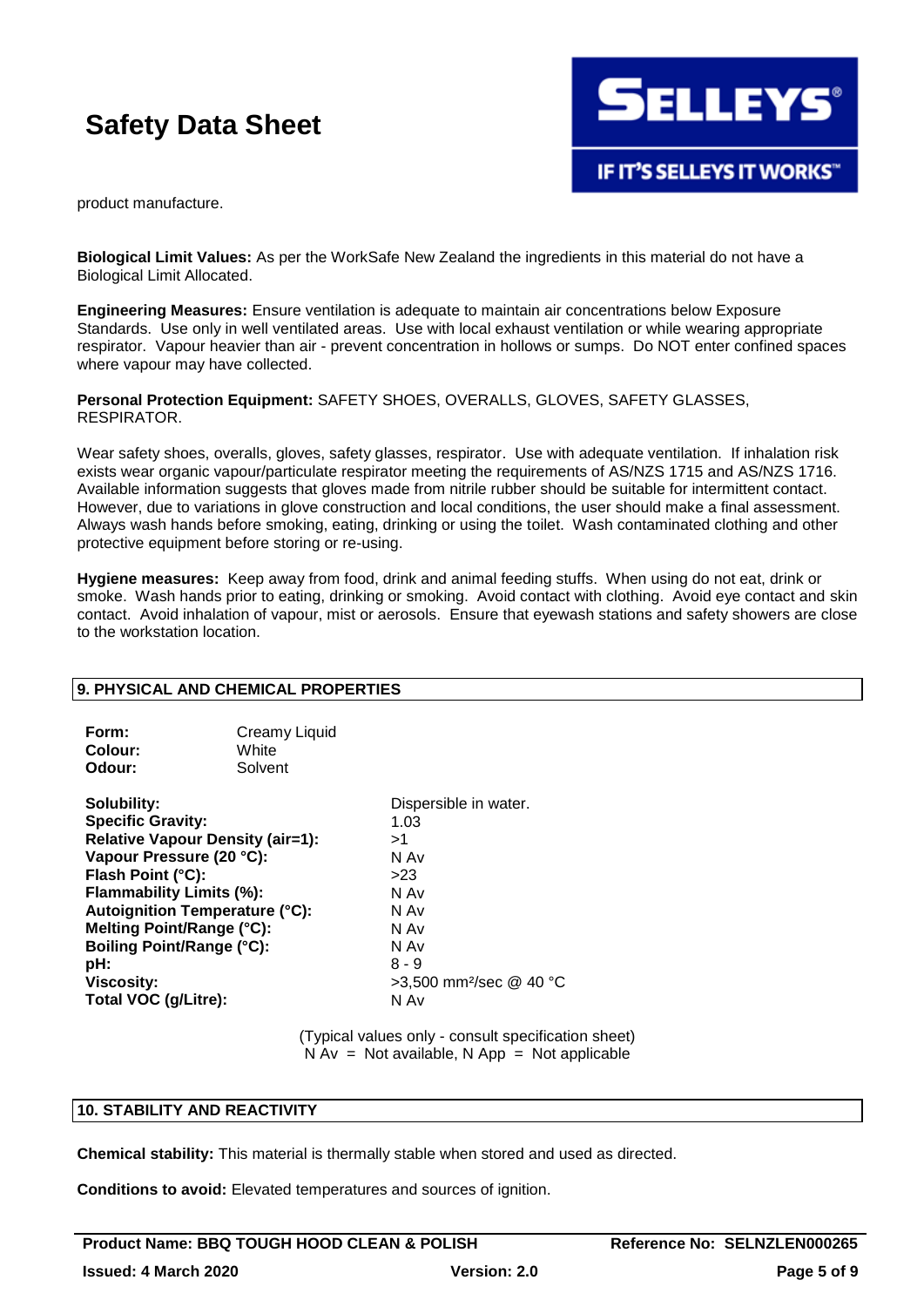

**Incompatible materials:** Oxidising agents.

**Hazardous decomposition products:** Oxides of carbon and nitrogen, smoke and other toxic fumes.

**Hazardous reactions:** No known hazardous reactions.

#### **11. TOXICOLOGICAL INFORMATION**

No adverse health effects expected if the product is handled in accordance with this Safety Data Sheet and the product label. Symptoms or effects that may arise if the product is mishandled and overexposure occurs are:

#### **Acute Effects**

**Inhalation:** Material may be an irritant to mucous membranes and respiratory tract. Inhalation of vapour can result in headaches, dizziness and possible nausea. Inhalation of high concentrations can produce central nervous system depression, which can lead to loss of co-ordination, impaired judgement and if exposure is prolonged, unconsciousness.

**Skin contact:** Contact with skin will result in irritation.

**Ingestion:** Swallowing can result in nausea, vomiting and irritation of the gastrointestinal tract.

**Eye contact:** May be an eye irritant.

#### **Acute toxicity**

**Inhalation:** This material has been classified as non-hazardous. Acute toxicity estimate (based on ingredients): LC50 > 20.0 mg/L for vapours or LC50 > 5.0 mg/L for dust and mist or LC50 > 5,000 ppm gas

**Skin contact:** This material has been classified as non-hazardous. Acute toxicity estimate (based on ingredients): >5,000 mg/Kg bw

**Ingestion:** This material has been classified as non-hazardous. Acute toxicity estimate (based on ingredients): >5,000 mg/Kg bw

**Corrosion/Irritancy:** Eye: this material has been classified as not corrosive or irritating to eyes. Skin: this material has been classified as a 6.3A - Substances that are irritating to the skin.

**Sensitisation:** Inhalation: this material has been classified as not a respiratory sensitiser. Skin: this material has been classified as not a skin sensitiser.

**Aspiration hazard:** This material has been classified as non-hazardous.

**Specific target organ toxicity (single exposure):** This material has been classified as non-hazardous.

#### **Chronic Toxicity**

**Mutagenicity:** This material has been classified as non-hazardous.

**Carcinogenicity:** This material has been classified as non-hazardous.

#### **Reproductive toxicity (including via lactation):**

This material has been classified as non-hazardous.

**Specific target organ toxicity (repeat exposure):** This material has been classified as non-hazardous.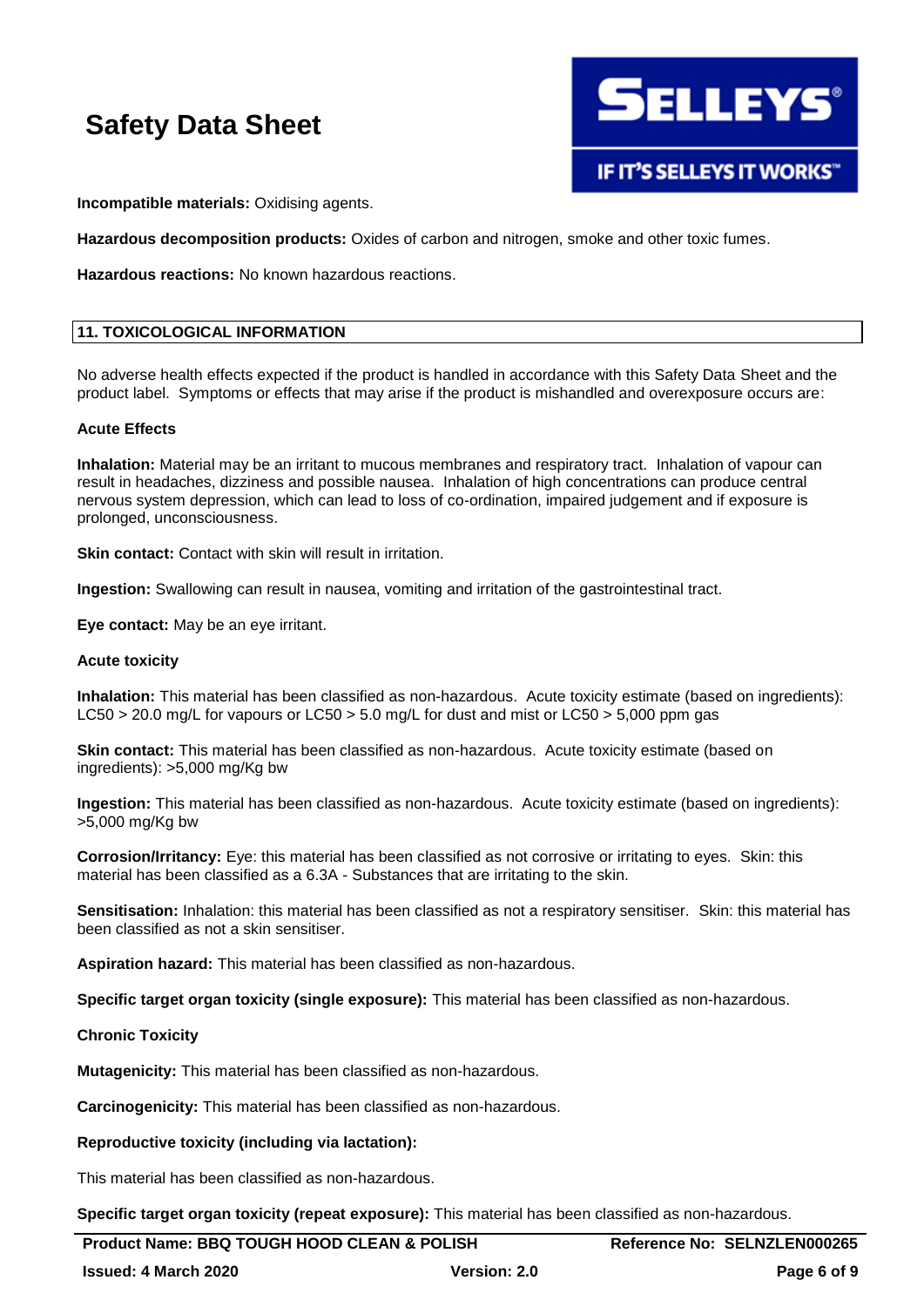#### **12. ECOLOGICAL INFORMATION**

Avoid contaminating waterways.

**Acute aquatic hazard:** This material has been classified as non-hazardous. Acute toxicity estimate (based on ingredients): >100 mg/L

**Long-term aquatic hazard:** This material has been classified as a 9.1B - Substances that are ecotoxic in the aquatic environment. Non-rapidly or rapidly degradable substance for which there are adequate chronic toxicity data available OR in the absence of chronic toxicity data, Acute toxicity estimate (based on ingredients): 1 - 10 mg/L, where the substance is not rapidly degradable and/or BCF  $\geq$  500 and/or log K<sub>ow</sub>  $\geq$  4.

**Ecotoxicity in the soil environment:** This material has been classified as non-hazardous.

**Ecotoxicity to terrestrial vertebrates:** This material has been classified as non-hazardous.

**Ecotoxicity to terrestrial invertebrates:** This material has been classified as non-hazardous.

**Ecotoxicity:** No information available.

**Persistence and degradability:** No information available.

**Bioaccumulative potential:** No information available.

**Mobility:** No information available.

#### **13. DISPOSAL CONSIDERATIONS**

Persons conducting disposal, recycling or reclamation activities should ensure that appropriate personal protection equipment is used, see "Section 8. Exposure Controls and Personal Protection" of this SDS.

If possible material and its container should be recycled. If material or container cannot be recycled, dispose in accordance with local, regional, national and international Regulations.

#### **14. TRANSPORT INFORMATION**

#### **ROAD AND RAIL TRANSPORT**

Classified as Dangerous Goods by the criteria of the "Australian Code for the Transport of Dangerous Goods by Road & Rail" and the "New Zealand NZS5433: Transport of Dangerous Goods on Land".



**UN No:** 1993 **Dangerous Goods Class:** 3 **Packing Group:** III **Hazchem Code:** •3Y **Emergency Response Guide No:** 14

**ELLEYS** 

**IF IT'S SELLEYS IT WORKS"**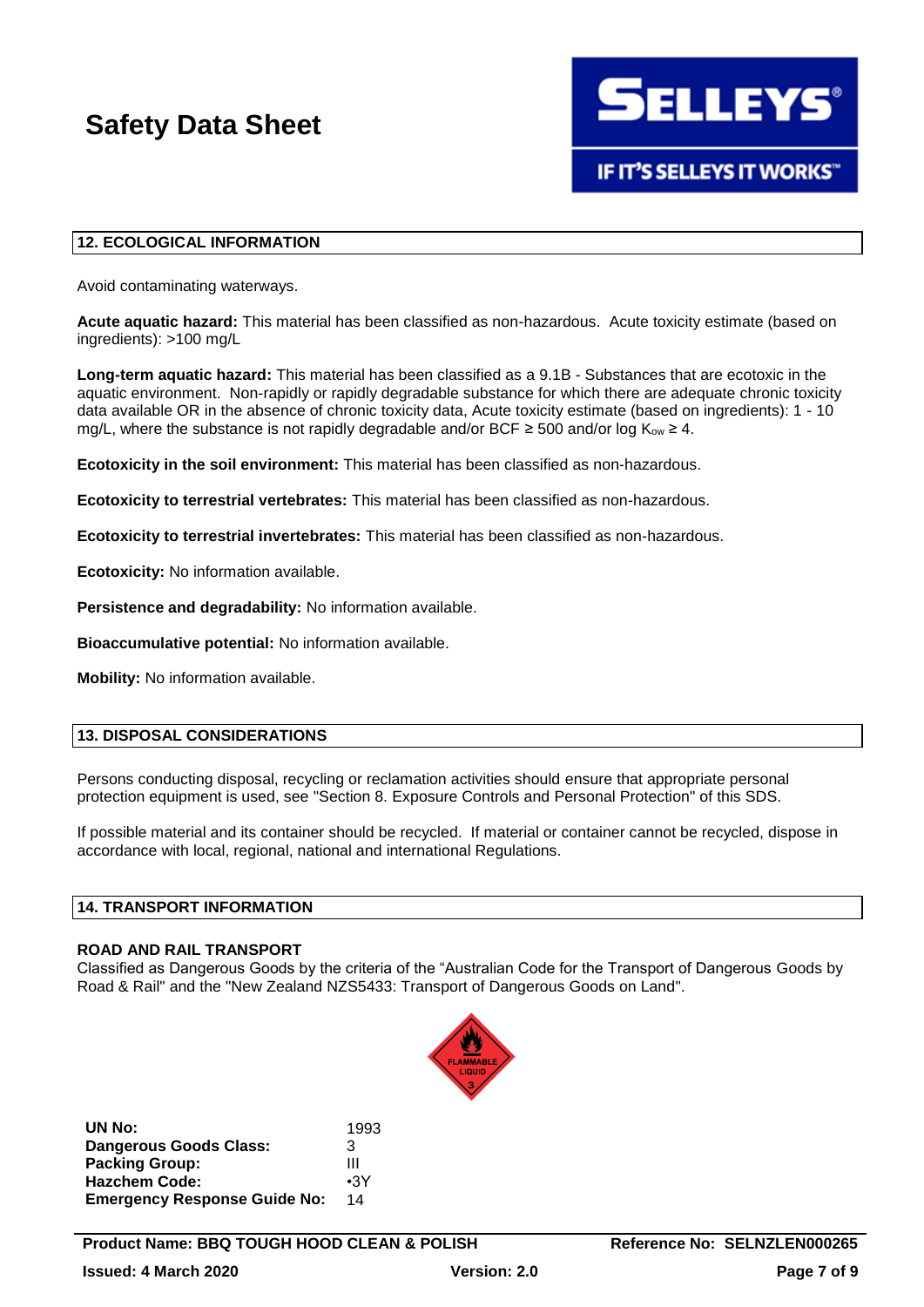

**Proper Shipping Name:** FLAMMABLE LIQUID, N.O.S. (WHITE SPIRIT)

**Segregation Dangerous Goods:** Not to be loaded with explosives (Class 1), flammable gases (Class 2.1), if both are in bulk, toxic gases (Class 2.3), spontaneously combustible substances (Class 4.2), oxidising agents (Class 5.1), organic peroxides (Class 5.2), toxic substances (Class 6.1), infectious substances (Class 6.2) or radioactive substances (Class 7). Exemptions may apply.

#### **MARINE TRANSPORT**

Classified as Dangerous Goods by the criteria of the International Maritime Dangerous Goods Code (IMDG Code) for transport by sea. This material is classified as a Marine Pollutant (P) according to the International Maritime Dangerous Goods Code.



**UN No:** 1993 **Dangerous Goods Class:** 3 **Packing Group:** III

**Proper Shipping Name:** FLAMMABLE LIQUID, N.O.S. (WHITE SPIRIT)

### **AIR TRANSPORT**

Classified as Dangerous Goods by the criteria of the International Air Transport Association (IATA) Dangerous Goods Regulations for transport by air.



**UN No:** 1993 **Dangerous Goods Class:** 3 **Packing Group:** III **Proper Shipping Name:** FLAMMABLE LIQUID, N.O.S. (WHITE SPIRIT)

#### **15. REGULATORY INFORMATION**

#### **This material is not subject to the following international agreements:**

Montreal Protocol (Ozone depleting substances)

The Stockholm Convention (Persistent Organic Pollutants)

The Rotterdam Convention (Prior Informed Consent)

Basel Convention (Hazardous Waste)

International Convention for the Prevention of Pollution from Ships (MARPOL)

#### **This material/constituent(s) is covered by the following requirements:**

• All components of this product are listed on or exempt from the New Zealand Inventory of Chemical (NZIoC).

• All components of this product are listed on or exempt from the Australian Inventory of Chemical Substances (AICS).

**Product Name: BBQ TOUGH HOOD CLEAN & POLISH Reference No: SELNZLEN000265**